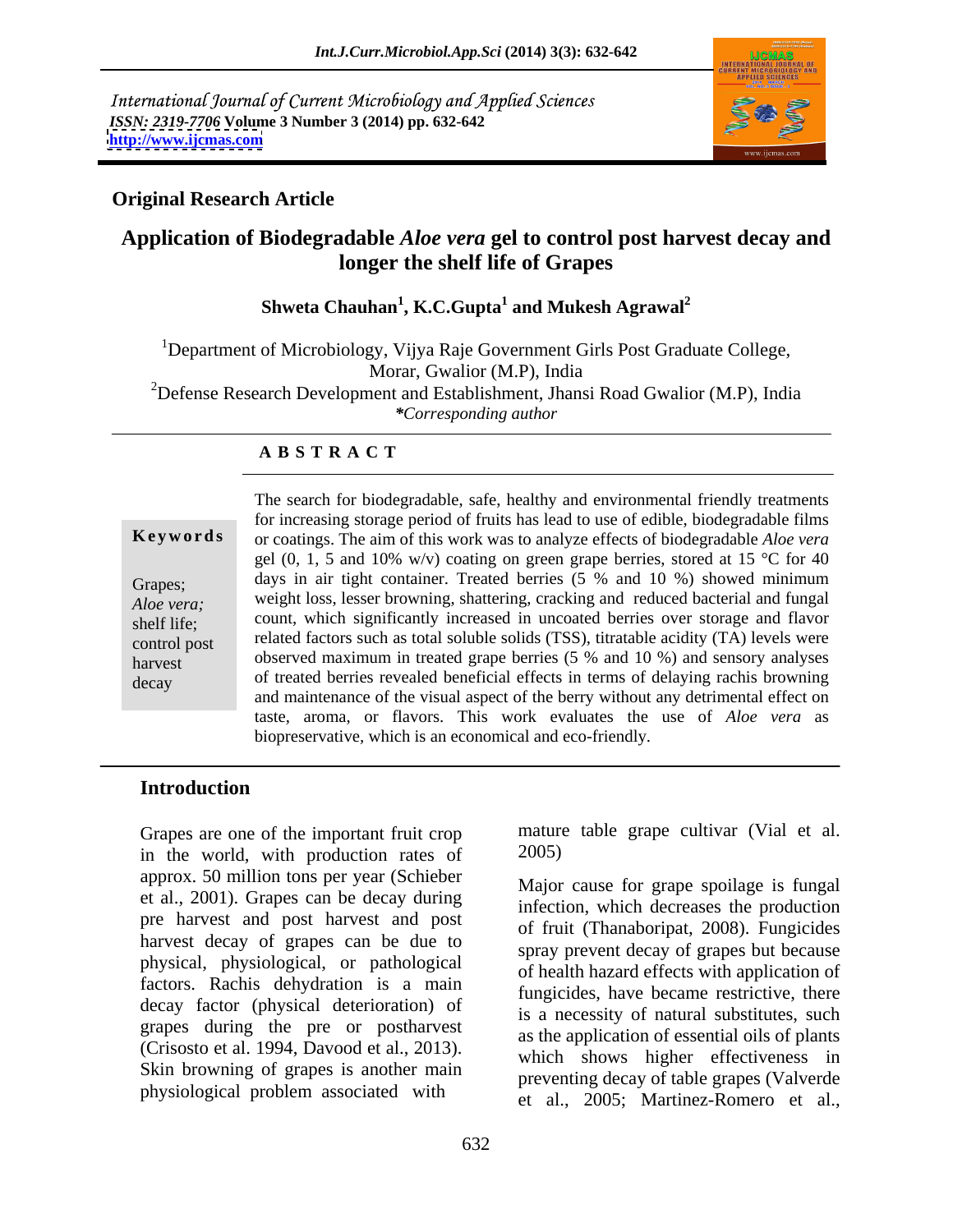parenchymatous cells. Application of *aloe vera* gel in the food industry is increasing been estimated that around 25% to 80% of day by day as resource of drinks, beverages and ice creams (Eshun and He, 2004).

*Aloe vera* is a stem less and very short gastrointestinal, kidney and cardiovascular Hagenmaier, 2000). Amarante et al. Arowora et al., 2013). A*loe vera* gel is in wound healing (Aburjai *et al*., 2004). agent to decay grape fruit (Jasso de

ancient time to protect perishable food stuffs from deterioration by retarding oxidative browning, and reduce improving textural quality to retain volatile flavor compounds, and reducing microbial growth (Debeaufort et al. 1998; Ozdemir et al.2010). Due to consumer In analysis of the fact that increasing demand for food without chemical

2007). *Aloe vera* has medicinal properties, preservatives has resulted in application of is a tropical and subtropical plant that has natural antimicrobials preservatives and been used from ancient time (Eshun *et al.*, antimicrobial films and fungicide 2004). The gel of Aloe vera leaves is the application can be reduced (Elmer and colorless mucilaginous, obtained from the Reglinski, 2006).To avoid fruit spoilage it antimicrobial films and fungicide application can be reduced (Elmer and is essential to preserve fruits and it has been estimated that around 25% to 80% of harvested fresh fruits are wasted due to spoilage (Quezada *et al*., 2003).

stemmed succulent plant belongs to family vegetables and fruits such as waxes but Liliaceae (Surjushe A, 2008 and Ni *et al*., these coatings commonly contain 2004). The medical uses of the gel juice ingredients such as polyethylene, carnauba (orally) are against skin diseases, and candelilla (Hagenmaier and Baker, constipation, radiation injury 1995; Debeaufort *et al*., 1998; Alleyne and problems (Leila Akbari et al., 2013), (2001); Jeong *et al.*, (2003) have studied reduce the cholesterol and triglyceride wax coating as fruits preservatives and levels in blood. Recently other important increase the shelf life , slows down property of *Aloe vera* has been reported ripening, retards water loss, reduces decay such as anti-inflammatory and antibiotic and enhances visual quality. The Aloe gel activities against some diseases like is made up of water, amino acids, diabetics, cancer, allergy and AIDS vitamins, lipids, sterols, tannins, and (Eshun *et al*., 2004; Reyhlds *et al*., 1999; enzymes (Shelton, 1991) and contains also used in the cosmetic industry, components, have anti-bacterial, antiviral including treatment of burns and scars and and antifungal properties. Aloe vera has The antifungal activity of *aloe vera* gel has positive and gram negative pathogens observed against several pathogenic fungi (Adetunji, 2008). *Aspergillus*, *Fusarium*  including *Botrytis cinerea,* main causative and *Penicillium* are fungal species which Rodriguez *et al*., 2005; saks and Barkai- of food (A. Babaei et al., 2013). *Aloe vera* Golan, 1995). can be applied as edible coatings for fruits Edible coatings have been used since moisture, firmness, control respiration rate dehydration, suppressing respiration, microorganism proliferation. (Valverde *et*  There are natural preservatives which are used as edible surface coatings for these coatings commonly contain ingredients such as polyethylene, carnauba Hagenmaier, 2000). Amarante *et al*. (2001); Jeong *et al*., (2003) have studied wax coating as fruits preservatives and phenol, saponin, anthraquinones shown antibacterial property against gram are responsible for oxidation and spoilage as its biological activities prevent loss of and maturation development, delay oxidative browning, and reduce *al*., 2005; Matinez Romero *et al*., 2005; Ahmed *et al*., 2009).

consumer demand for natural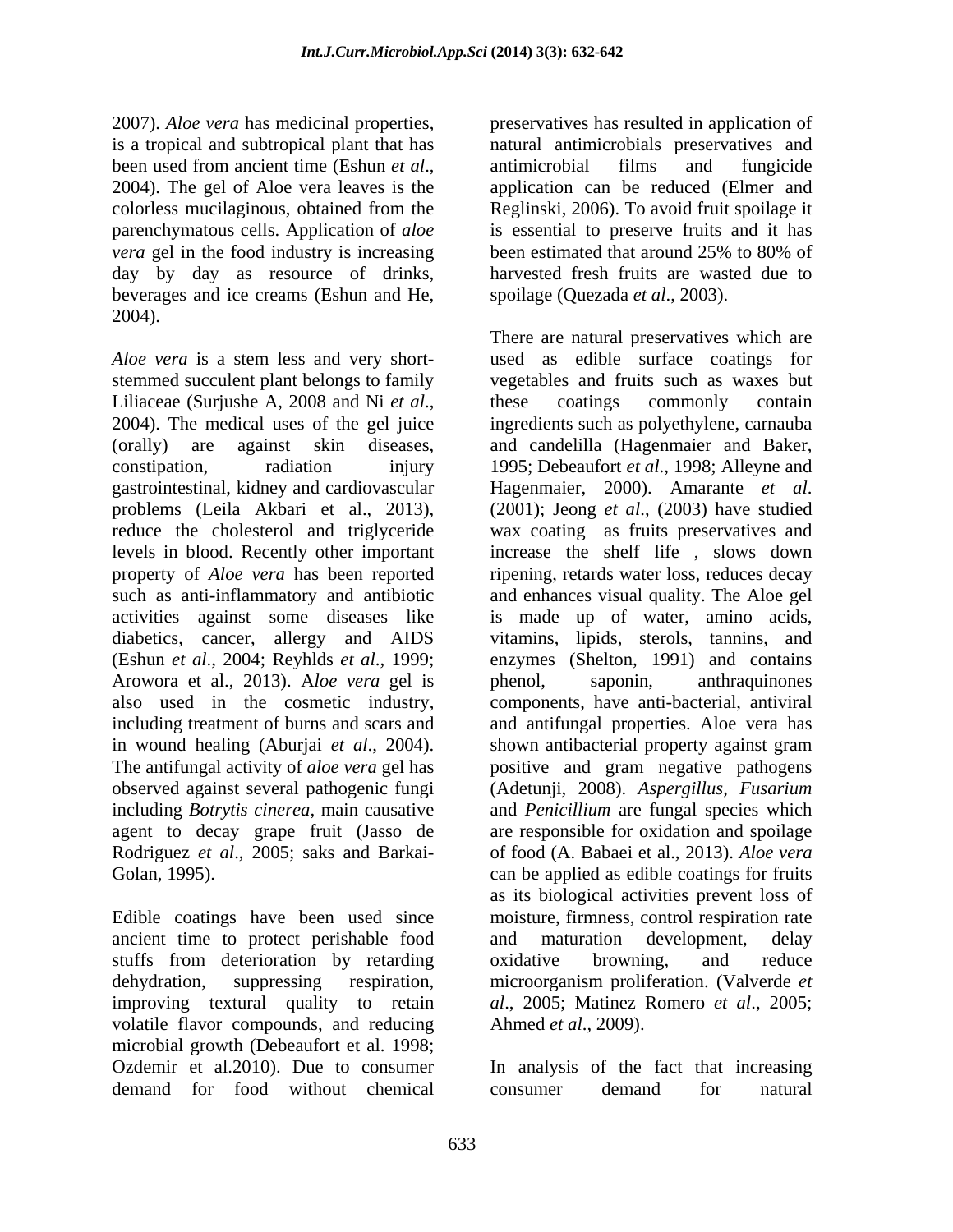preservatives and there are no recent report on the utilization of *Aloe vera* in increasing the shelf-life of grapes, this The experiment was completely preservative. coated with 1.0%, 5.0%, 10.0% Aloe vera,

were purchased from local market of  $\frac{1}{15^{\circ}C}$ , 96-98%RH).

### **Surface Preparation of Grape**

The primary purpose of surface preparation was to remove all Bunches of each treatment were examined clean substrate, suitable for firm bonding.<br>shattered berries, decay, browning,

solution of 25%. *Aloe vera* gel matrix was then separated from the outer cortex of leave and this colorless hydroparenchyma was grounded in a blender and resulting at the end of storage by evaluation of mixture was filtered to remove the fibers, berry, incidence of cracked, brown, and and fresh Aloe vera gel was obtained. The shattered berries, berry color, taste, and gel matrix was pasteurized at  $70^{\circ}$ C for weight loss. 45min. The gel was cooled immediately for stabilization and ascorbic acid (1.9 -  $2.0g$  L-1), citric acid  $(4.5 - 4.6gL-1)$  was added to maintain the pH at 4. The pH and titratable acidity viscosity of the stabilized *Aloe vera* gel prevent oxidation of the gel (He et al.,

### **Application of** *Aloe vera*

study was conducted to prevent decay and randomized design. Two hundred (200) increase shelf period of grapes with the wholesome grapes single berries were application of aloe vera gel, which is an randomly selected into four main groups, economic and biodegradable natural each three group of 50 (fifty grapes) was **Materials and Methods** were not coated (control , 0.0%). *Aloe*  **Fruit** distilled water as 0% (control), 1%, 5% Fresh healthy Indian Grapes 'Thompson', sec. Berries were dried, placed in air tight Sharad', 'Seedless' green color grapes plastic container and stored at refrigerated Gwalior (M.P.). Physicochemical parameters were carried The experiment was completely coated with 1.0%, 5.0%, 10.0% *Aloe vera,* while another group of 50 grapes berries *vera* gel dilutions were prepared with distilled water as 0% (control), 1%, 5% and 10% then berries were dipped for 2-3 temperature  $(15^{\circ}\text{C}, 96\text{-}98\% \text{RH}).$  $^{\circ}C$ , 96-98%RH). out weekly in triplicates.

## **Grape quality assessment**

contaminants that would hinder proper by evaluation of berry and rachis coating adhesion and to render a sound, appearance, incidence of cracked and **Preparation of edible coatings** judges (Xu et al. 2007). The visual **(Preparation of** *Aloe vera* **gel)** characteristics, including berry and rachis Matured leaves of *Aloe vera* plant was flavor was evaluated under red light in a harvested and washed with a mild chlorine taste room in order to avoid the shattered berries, decay, browning, acceptability, and flavor by a panel of 5 appearance, were scored in daylight. Fruit interference of visual judgment.

<sup>o</sup>C for weight loss. So the quality of the grapes was assessed weight loss.

# **Physicochemical Analysis**

### **pH and titratable acidity**

and stored in brown Amber bottle to Whole fruit were passed through an 2005 and Adetunji et al 2012). through cheesecloth for the measurement electric juicer (Inalsa, India) and filtered of pH and titratable acidity (TA). pH was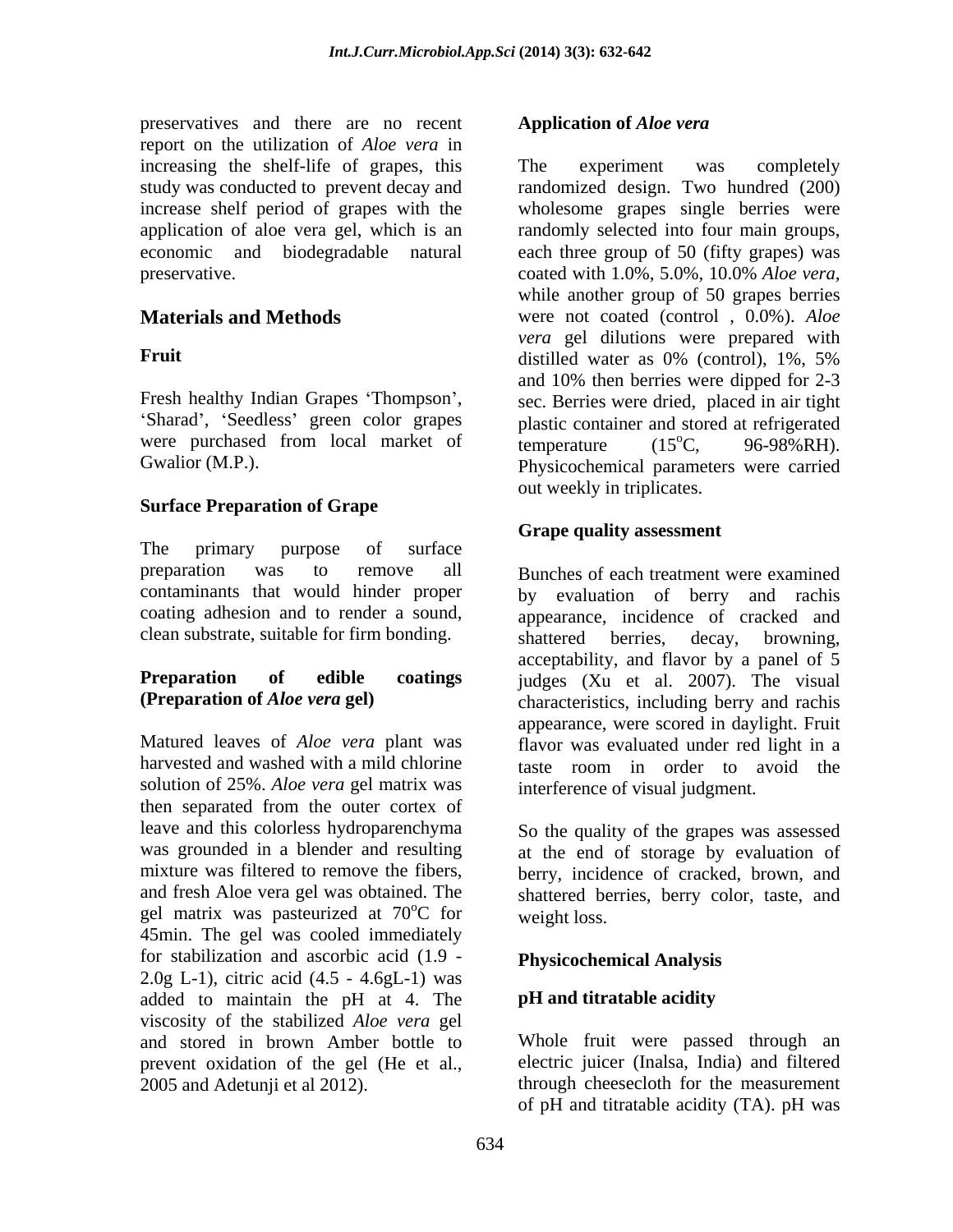Total phenolic content (TPC) was for bacterial count and  $20^0C$  to  $25^0C$  for 5 determined using the Folin-Ciocalteu method as described by Singleton et al. number of cfu per gm of the sample was (1999), with minor modifications. calculated as examined. The number of Polyphenol extraction was carried out with 10 ml acidic methanol added to 1 gm of Bacterial Count = NMT 1000 cfu per ml fine powder of specimen, kept at 4  $^{\circ}C$ , or gm. For Fungal Count = NMT 100 cfu with the mixture then filtered through ordinary filter paper. Next,  $150 \mu l$  of this<br>extract was diluted with  $350 \mu l$  of distilled<br>Results and Discussion extract was diluted with  $350 \mu l$  of distilled water, and then 2.5 ml of Folin-Ciocalteu reagent and 2 ml of 7.5% sodium carbonate were added to the mixture. This reaction solution was shaken in a shaker<br>and kept in the dark for 2 h The table 1: The maximum total soluble solid and kept in the dark for 2 h. The absorbance of the samples was measured at 765 nm with a UV spectrophotometer. Gallic acid was used as a standard for oranges was found to be 11.9 at the end of obtaining the calibration curve storage. There was no significant obtaining the calibration curve.

Data were expressed as milligram of gallic

Daily observations were taken and on  $7<sup>th</sup>$ , estimated by the microbial limit test<br>
(MLT) along with pathogen estimation<br>
period; this was due to the semi-(MLT) along with pathogen estimation. period; this was due to the semi-<br>With the Microbial Limit Test (MLT) permeability created by aloe vera coatings With the Microbial Limit Test (MLT) analysis of total number of viable aerobic count with in limit was estimated. For this 90 ml of buffer peptone water and 1 ml of each pretreated dilution sample solution to four sterile petri plates two plates for Bacteria and remaining two for Fungi

measured by digital pH meter (WTW 526, count, then sterile 15 ml SCDA (soyabean Germany). TA was determined by titration casein digest agar) at not more than  $45^{\circ}$ C of 5 ml juice diluted with 25 ml distilled poured in to two plates labeled for water to pH 8.2 with 0.1 N NaOH and bacterial count and 15 ml of sterile expressed as percentage. liquefied SDA (sabraud dextrose agar) at **Total phenolic content Example 2** abeled for fungal count. Then the plates count, then sterile 15 ml SCDA (soyabean  ${}^{0}C$ not more than  $45^{\circ}$ C poured in to two plates were incubated at  $30^{\circ}$ C to  $35^{\circ}$ C for 5 days  $\rm ^{0}C$  to 35<sup>0</sup>C for 5 days  ${}^{0}C$  for 5 days <sup>0</sup>C to 25<sup>0</sup>C for 5  ${}^{0}C$  for 5 days for fungal count respectively. The colonies should be in limit as: For per ml or gm.

# **Results and Discussion**

acid equivalent (mg GAE) per gram of found to be gradually increasing during fruit fresh weight. the course of storage as shown in table. **Microbial limit test** was 4.86 and for coated grape was 4.90 + between the two treatments  $(5.0\%$  and Daily observations were taken and on  $7^{\text{th}}$ , between the two treatments (5.0% and  $21^{\text{st}}$ ,  $28^{\text{th}}$  and  $40^{\text{th}}$  day microbial count was  $10.0\%$ ). It was found that coated grapes  $t<sup>th</sup>$  and 40<sup>th</sup> day microbial count was 10.0%). It was found that coated grapes purpose 10 gm of sample was dissolved in endogenous  $O_2$  and  $CO_2$  concentrations in The results indicated that *Aloe vera* gel treatment may be used as biopreservative to grapes for retarding quality losses. In table 1: The maximum total soluble solid (TSS) for coated grapes was 12.3 with 10.0 % application while that of uncoated oranges was found to be 11.9 at the end of storage. There was no significant difference in TSS values with coated grapes. The pH of the grape juice was found to be gradually increasing during The final value of pH for uncoated oranges 0.01. There was no significant difference between the two treatments (5.0% and had higher value at the end of storage period; this was due to the semi-permeability created by aloe vera coatings on the surface of the fruit, which might have modified the internal atmosphere i.e. endogenous  $O_2$  and  $CO_2$  concentrations in the fruit, thus retarding ripening (Lowings and Cutts, 1982; Bai et al., 1988).

> Results show the effects of Aloe vera coatings on titratable acidity (TTA) during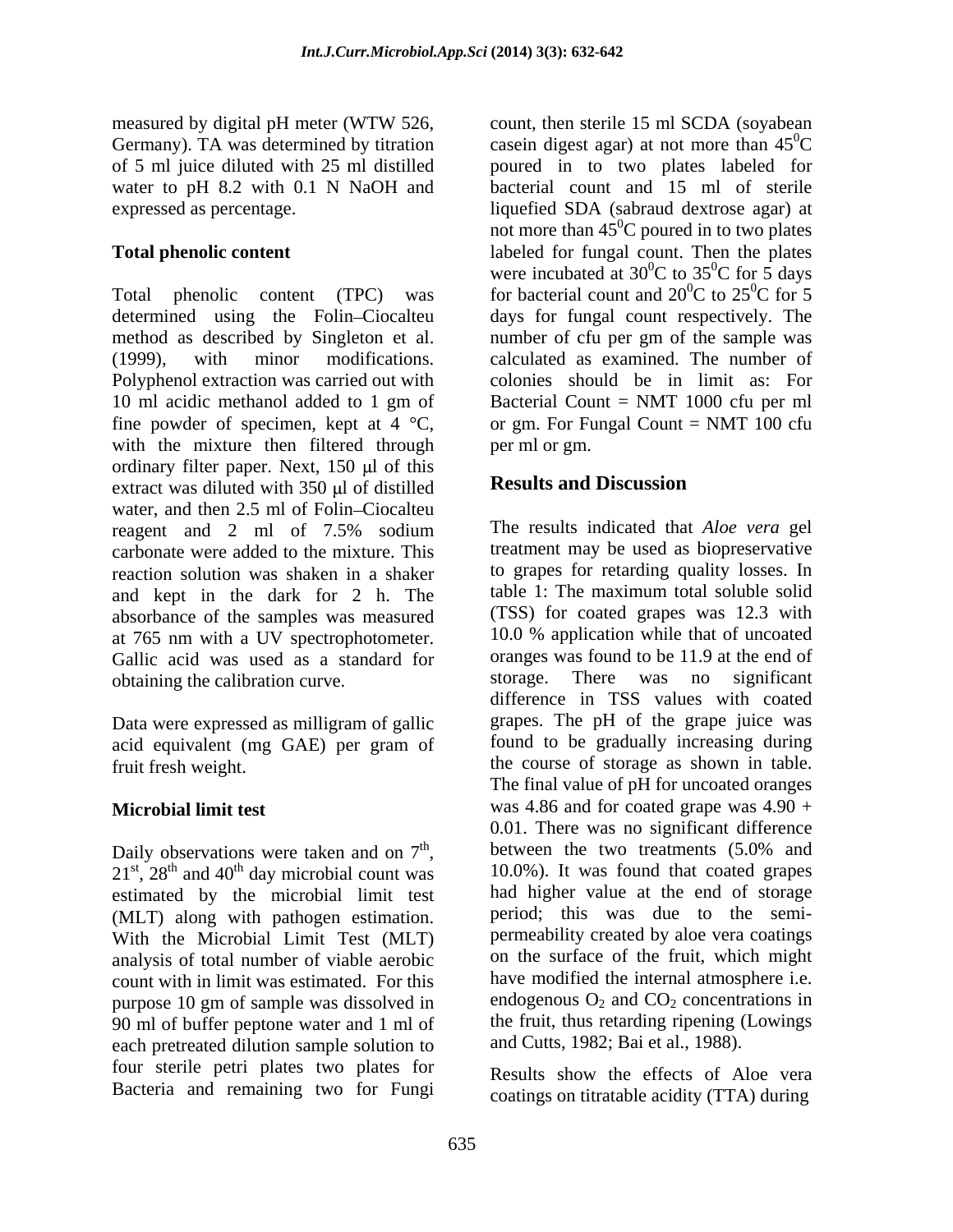| <b>Quality Parameter</b> | <b>Methods of evaluation and units</b>                                        |
|--------------------------|-------------------------------------------------------------------------------|
| Berry appearance         | Visual index of grape:                                                        |
| $(Figure - 2)$           | $1 =$ excellent, $2 =$ good, $3 =$ slightly dull and shattered, $4 =$ <50%    |
|                          | brownish and shattered berries, $5 = 50\%$ brownish and shattered             |
|                          | berries                                                                       |
| Flavor (Table -1)        | Flavor acceptability using a 5-point scale:                                   |
|                          | $1 =$ excellent, $2 =$ good, $3 =$ acceptable, $4 =$ poor, $5 =$ unacceptable |
| Over all acceptability   | Acceptability was evaluated on a scale of 9 to 1                              |
|                          |                                                                               |
| $(Table -1)$             | where $9$ = excellent, no defects; $7$ = very good, minor defects; $5$ =      |
|                          | fair, moderate defects; $3 = poor$ , major defects; $1 = unusable$            |

**Table.1** Shows Changes in physio-chemical and overall acceptability of *Aloe vera* coated grapes during storage (Kittur et al., 2001) and Patricia et al., 2005)

|    | Sr.   <i>Aloe vera</i> coating   Storage |        | <b>TSS</b>               | <b>TTA</b> |      | $ $ pH   Flavor | Overall       |
|----|------------------------------------------|--------|--------------------------|------------|------|-----------------|---------------|
| No | (%)                                      | (days) |                          | (%)        |      |                 | acceptability |
|    | $0.0\%$                                  |        | 12.0                     | 0.30       | 4.87 |                 |               |
|    | 1.0%                                     |        | 12.0                     | 0.31       | 4.88 |                 |               |
|    | 5.0%                                     |        | 12.0                     | 0.30       | 488  |                 |               |
|    | 10.0%                                    |        | 10 <sup>1</sup><br>1/4.1 | 0.31       | 4.86 |                 |               |
|    | $0.0\%$                                  |        | 11.9                     | 0.25       | 4.86 |                 |               |
|    | 1.0%                                     | 40     | 12.0                     | 0.29       | 4.90 |                 |               |
|    | 5.0%                                     |        | 12.2                     | 0.30       | 4.91 |                 |               |
|    | 10.0%                                    |        | 12.3                     | 0.30       | 4.91 |                 |               |

**Figure.1** Changes in total phenolic content of table grapes (Green) treated with *aloe vera* during storage at 15°C

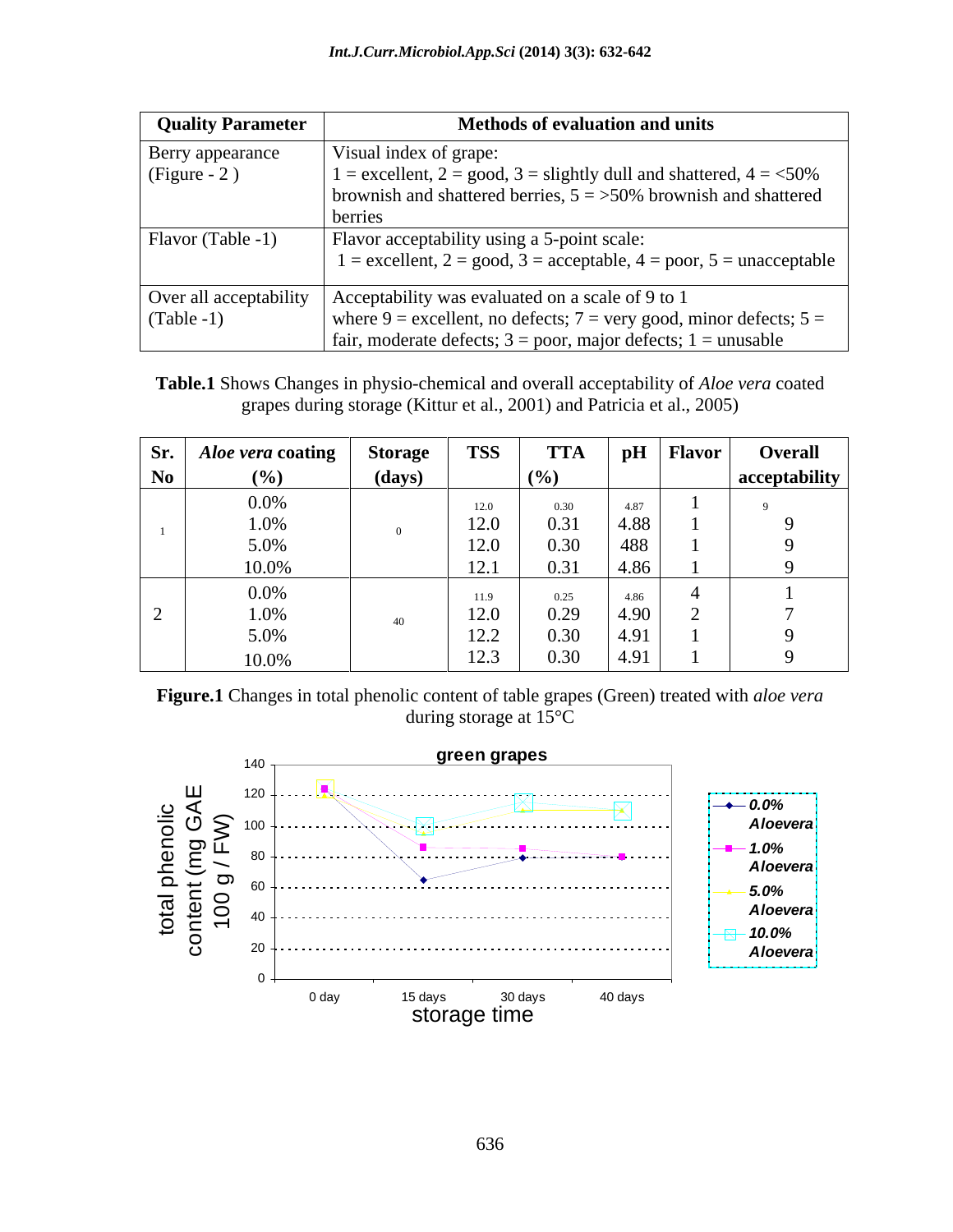

Figure.2 Visual index for Berry appearance on 0 day, 15th day and 40<sup>th</sup> day

**Figure.3** In the experiments disease severity assessment was performed according to the following empirical scale:  $0 =$  healthy berry;  $1 =$  one very small lesion (beginning of infection); 2 = one lesion, 3 = several lesions or 25% of the berry infected;  $4 = 26-50\%$  of the berry surface infected, sporulation present;  $5 =$  more than 50% of the berry surface infected, sporulation present,  $6 = 100\%$  of the berry surface infected, sporulation present. Less disease severity assessment were shown with treatment of 5.0% and 10.0% *Aloe vera.*

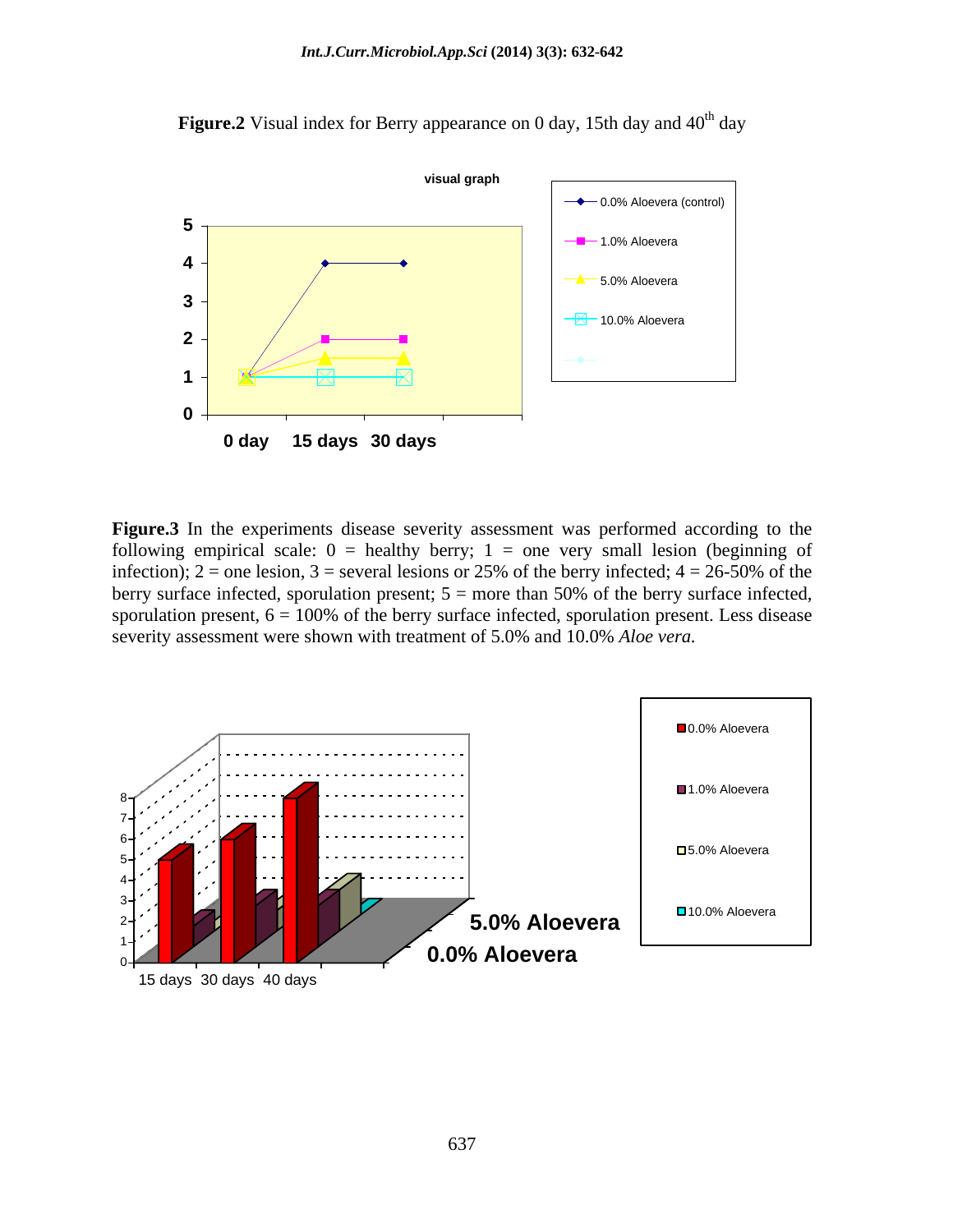Figure.3.1 Number of infected berries recorded on the 40<sup>th</sup> day and graph indicates less infected berries with 5.0% and 10.0% *aloe vera* coating so more effectiveness was recorded with these examples are not contained by the set of  $\mathcal{L}$  and  $\mathcal{L}$  are not contained by the set of  $\mathcal{L}$ 



**Figure.3.2** Shows microbial count (fungal growth in cfu/ml) on SCA media plates by microbial limit test, it has been observed bacterial counts (cfu/ml)

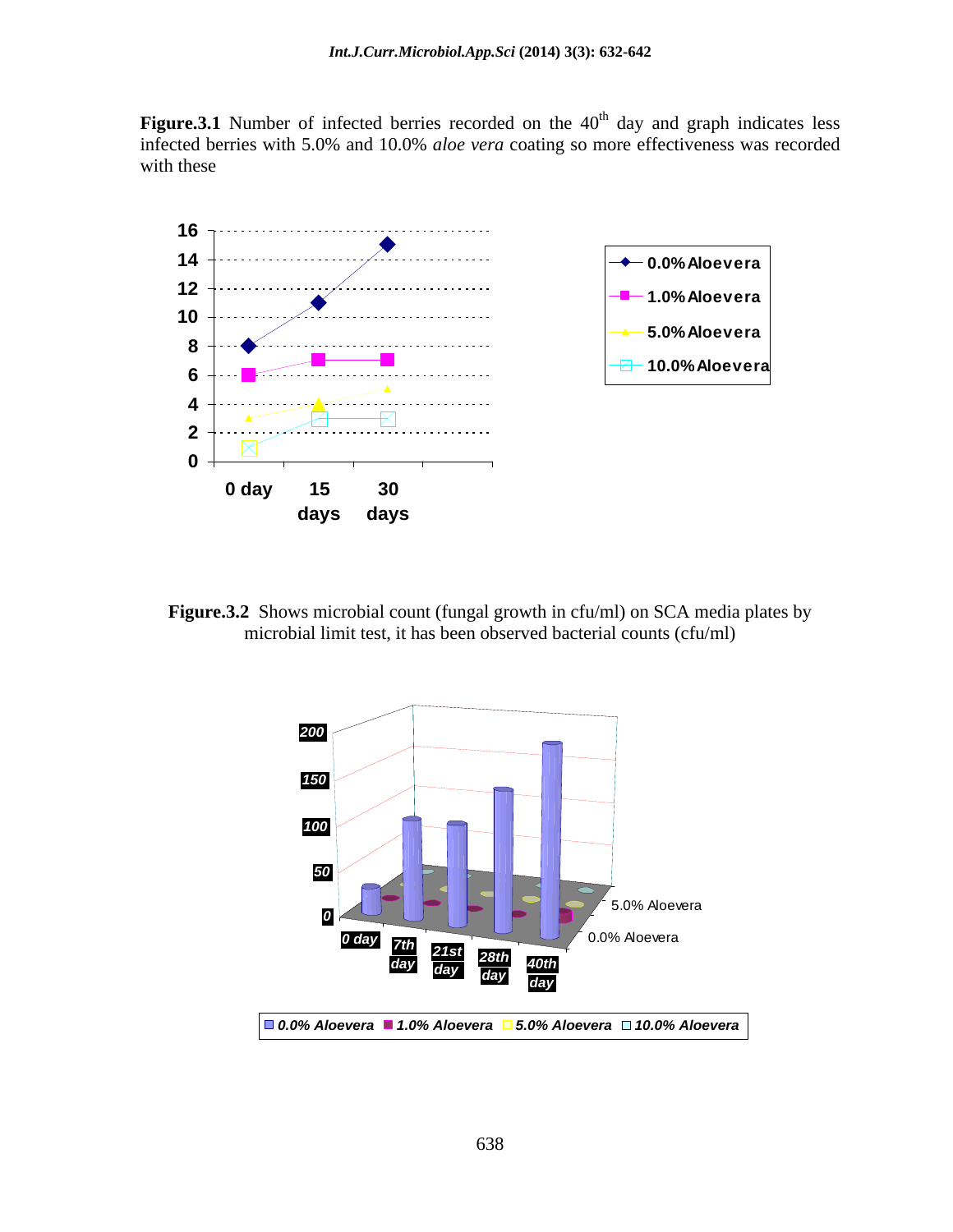storage. TTA is directly related to the the activities of these enzymes and allows concentration of organic acids present in the fruits. No significant difference was found in titratable acidity of coated and uncoated grapes. The final value of TTA of uncoated grapes at the end of storage Figure 3. In the experiments disease was found to be 0.30-0.05%, while that of severity assessment was performed coated grapes was  $0.30 \pm 0.01\%$ . The according to the following empirical scale: decreasing acidity at the end of storage  $0 =$  healthy berry; 1 = one very small might be due to the metabolic changes in fruits resulting from the use of organic lesion,  $3$  = several lesions or 25% of the acids in respiratory process; this berry infected; 4 = 26-50% of the berry observation was in agreement with the surface infected, sporulation present; 5 = findings of Echeverria and Valich (1989).

shattered berries. Graph indicates untreated grapes shows highest index line Figure 3.2. Shows microbial count (fungal indicating by blue color. growth in cfu/ml) on SCA media plates by

Figure shows the effects of coating on firmness also. There was a decreasing with treated samples, where as untreated trend in firmness in both coated and samples showed bacterial counts as more uncoated oranges during the course of than the limit of 100 cfu /ml. The shelf life storage. However, the control (untreated of grapes is affected by respiration rate fruits) exhibited higher loss in firmness and weight loss, as grapes lose weight, than the coated samples; this was due to more susceptible to fungal decay. Control the effects of waxing which delayed (untreated grapes) showed higher fungal softening in coated samples. This is in growth than *A. vera*-treated grapes. It has agreement with the observation by been reported that the antifungal activity Hagenmaeir and Baker (1995) who found of *A. vera* is based on the suppression of that coating with wax reduces shriveling of oranges than the control. The retention of firmness in coated fruits was due to reduction in degradation of insoluble In conclusion, to our knowledge this is the protopectins to more soluble pectic acid first time that *A. vera* gel, applied as edible and pectin. It was found that during fruit coating in grapes, has beneficial effects in ripening, depolymerization or shortening retarding the ripening process. This of chain length of pectin substances occurs with an increase in pectineesterase and barrier and thus reduced the weight loss polygalacturonase activities (Yaman and and lowered the decay rate during Bayoindirli, 2002). Hence low oxygen and postharvest storage. The results of this high carbon-dioxide concentrations reduce paper show that *A. vera* gel could be

retention of the firmness during storage (Salunkhe et al., 1991, Yaman and Bayoindirli, 2002; Patricia et al., 2005).

Visual index: Visual index of grapes:  $1 =$  the berry surface infected, sporulation excellent, 2 = good, 3 = slightly dull and present. Less disease severity assessment shattered,  $4 = \langle 50\%$  brownish and were shown with treatment of 5.0% and hattered berries,  $5 = 50\%$  brownish and  $10.0\%$  *Aloe vera*. severity assessment was lesion (beginning of infection);  $2 =$  one lesion,  $3 =$  several lesions or 25% of the more than 50% of the berry surface infected, sporulation present,  $6 = 100\%$  of were shown with treatment of 5.0% and 10.0% *Aloe vera.* 

> microbial limit test, it has been observed bacterial counts (cfu/ml) were with in limit germination and inhibition of mycelial growth (Ali et al., 1999).

> treatment was effective as a physical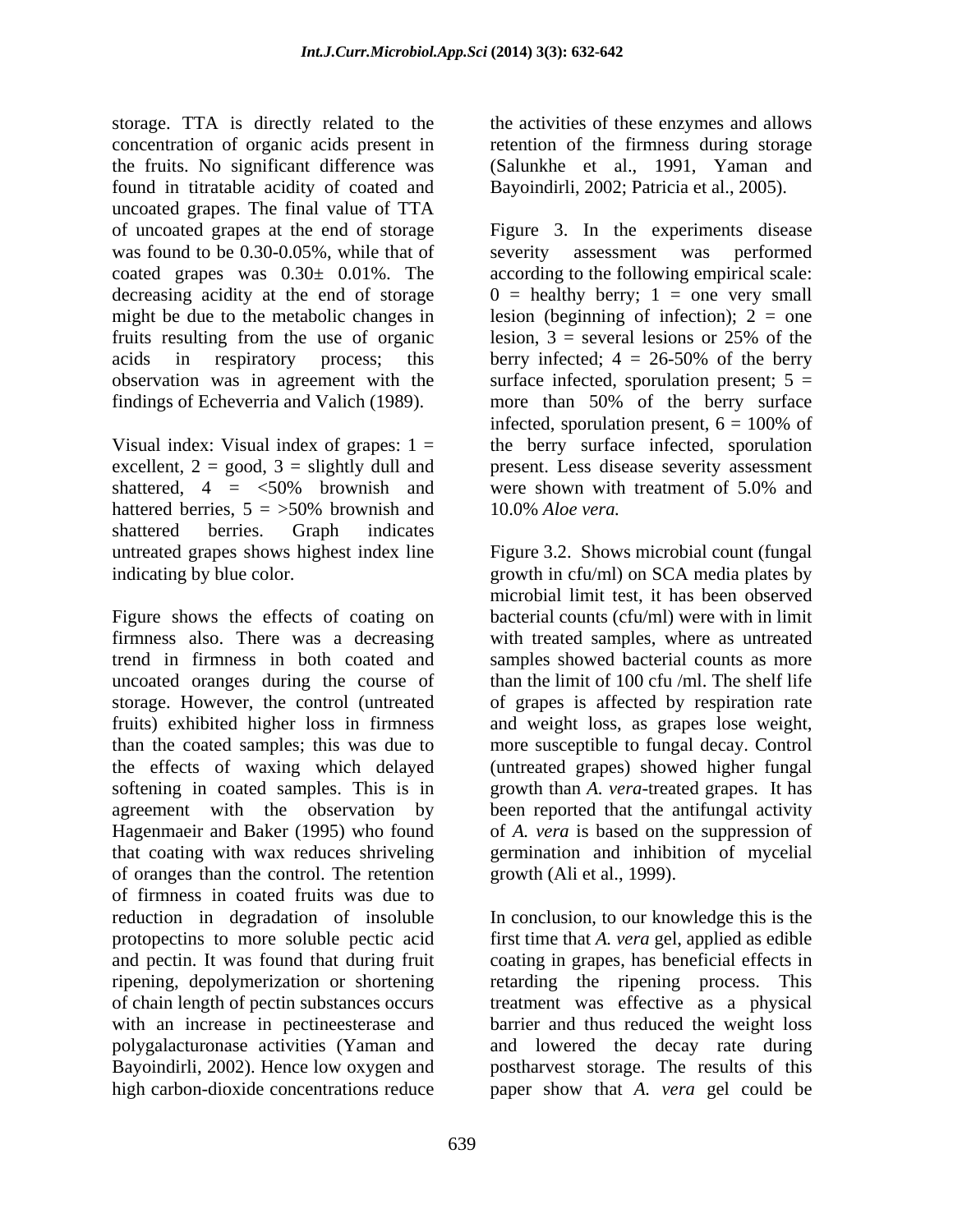applied as a postharvest treatment to inhibit microbial spoilage and reduce 2013. decay incidence during postharvest storage of grapes. In addition, the Aloe treatments<br>led to grapes with better freshness without **Extracts** on Growth of Aspergillus led to grapes with better freshness without Let be the stracts on a Growth of Aspergillus<br>browning symptoms and lower decay flavus. Annual Review & Research in browning symptoms, and lower decay flavus, Annual Review of relationships of cold storage Biology 34: 1091-1097. incidence after 40 days of cold storage. *Aspergillus*, *Cladosporium* and *Fusarium*.

- in cosmetics. Phytother. Res. 17, 987 antibacterial activities and preliminary amygdalina and Aloe vera against some
- Adetunji C. O., Fawole O.B, Afolayan S.S,
- Ali MIA, Shalaby NMM, Elgamal MHA, Mousa ASM, 1999. Antifungal effects major components of selected Aloe
- formulation for coated apples. Crisosto CH, Smilanick JL, Dokoozlian NK,
- Amarantee, C., Banks, N.H 2001. Post
- AOAC, 2000. Official methods of Analysis.
- Arowora, K.A., Williams J.O, Adetunji, Oranges Stored Under Cold Storage, Valencia oranges J. Am. Soc. Hort. Sci., Greener Journal of Agricultural

Sciences, Vol. 3 1, pp. 039-047, January 2013.

- Babaei, A, M. Manafi and H. Tavafi, 2013, Study on Effect of *Aloe vera* Leaf Extracts on Growth of *Aspergillus flavus,* Annual Review & Research in Biology 34: 1091-1097.
- Bioactive molecules present in *Aloe vera*,<br>such as aloe-emodin and aleonin have Mattheis and E.A. Baldwin, 2003. shown antifungal activity against **Example 2011** FOILLONGLARIZED COALIDER TO Apples. Bai, J., V. Alleyne, R.D. Hagemaier, J.P Mattheis and E.A. Baldwin, 2003. Formulation of zein coatings for Apples. Malusdomestica borkh. Postharvest Biol. Technol., 28: 259-268.
- **References** Aburjai, T.; Natsheh, F.M 2003. Plants used Bai, R.K., Huang, M.Y and Jiang, Y.Y 1998. Selective permeabilities of chitosan-acetica acid complex membrane for oxygen and carbon dioxide. Polym. Bull. 20:83-88.
	- 1000. Adetunji, C.O 2008. The Baldwin, E.A., J.K. Burns, W. Kazokas, J.K phytochemical screening of vernonia and E. Pesis, 1999. Effect of two edible selected bacteria. M.sc Thesis ripening during storage. Postharvest University of Ilorin. Pp.40-43 Biol. Technol., 17: 215-226. Brecht, R.D. Hagenmaier, R.J. Bender coatings on mango *Mangifera indica* L.
	- Olaleye O.O. Adetunji J.B , 2012, spotlight. Time Food processing J. Effects of *Aloe vera* gel. <http://www.timesb2b.com/foodprocessin> Bhattacharya, G. 2004. Served fresh [g/dec03\\_jan04/spotlight.html.](g/dec03_jan04/spotlight.html) Accessed: July 15, 2004.
- of different plant extracts and their coatings on shelf life of Citrus sinensis fruits species. Phytother Res. 13: 401-407. presentation during  $3<sup>rd</sup>$  NISFT western Alleyne, V., Hagenmaier, R., 2000. chapter half year conference/general Candelilla-shellac: an alternative meeting Ilorin, 2012 May 14-16th 2012. stored at ambient temperature. An oral rd NISFT western
	- Hortscience 35, 691-693. Luvisi DA 1994 Maintaining table grape harvest physiology and quality of coated markets. Proceedings of the fruits and vegetables. Hort. Rev. 26, International Symposium on Table 161-238. Grape Production, American Society for post-harvest quality for long distant markets. Proceedings of the International Symposium on Table Enology and Viticulture, pp. 195–199
	- Association of official Analytical Debeaufort, F. Quezada-Gallo, J.A. and chemists. 1111 North 19th street, Suite Voilley, A. 1998. Edible films and 20, 17th Edi. Arlington, Virginia, USA. coatings: tommorrow s packaging: a 22209. review. Crit. Rev. Food Sci. 38, 299- 313.
	- Fawole, 2013 , Effects of Aloe Vera Echeverria, E. and Valich, J. 1989. Enzymes Coatings on Quality Characteristics of of sugar and acid metabolism in stored of sugar and acid metabolism in stored Valencia oranges. J. Am. Soc. Hort. Sci.,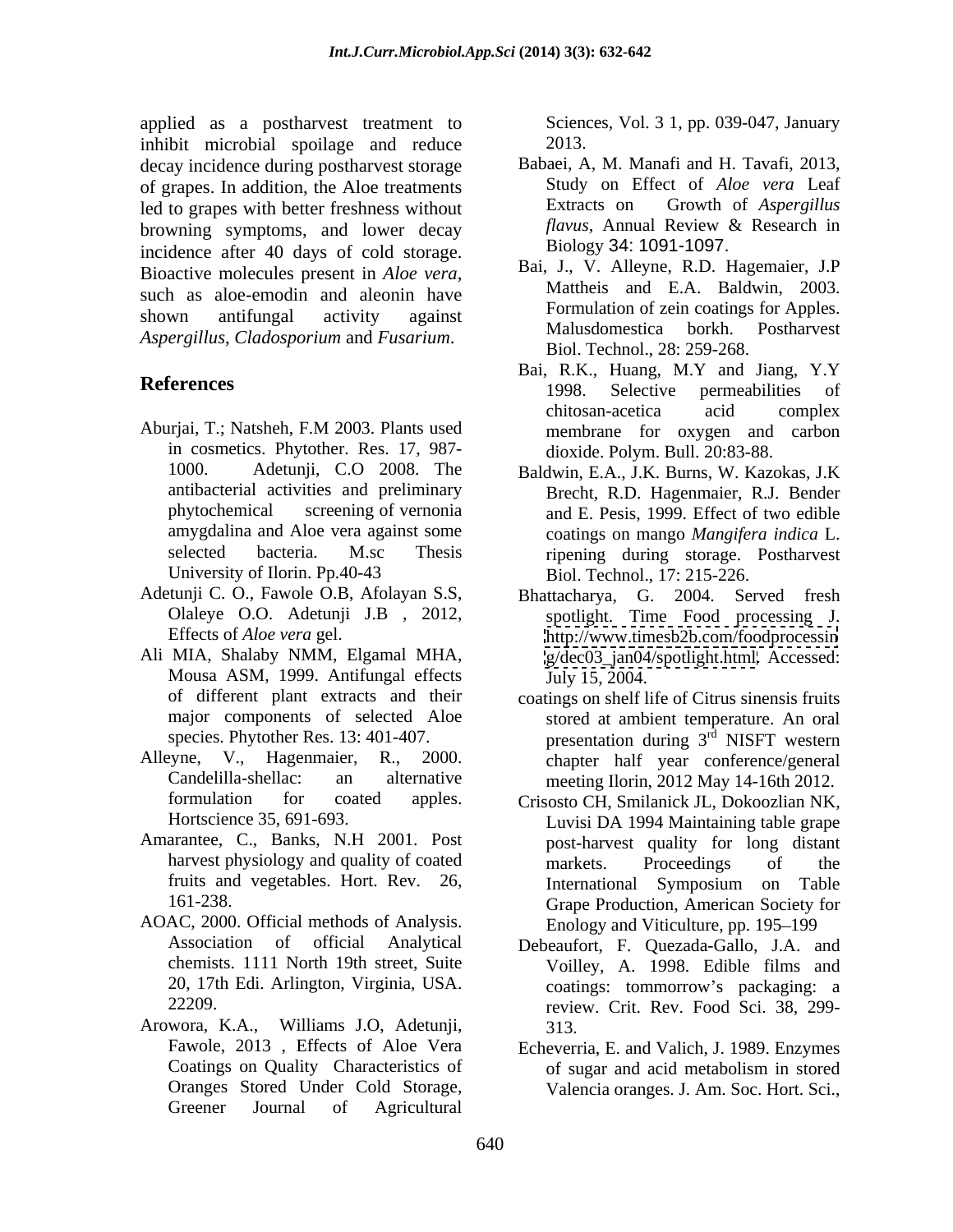- Eshun, K. and He, Q. 2004 .Aloe Vera: a 213: 306-311.
- Fatemeh Nejatzadeh-Barandozi , Leila Lowings, P.H and Cutts, D.F 1982. The Biotechnology. 2013 November; 114:
- Garcia, M.A., M.N Martino and N.E. Effect on refrigerated strawberry
- Garcia, M.A., M.N Martino and N.E. Agric. Food Chem., 46: 3758-3767.
- Hagenmaier, R.D. and Baker, R.A. 1995. and preserve gloss of citrus fruit.
- He, Q. J, Changhong, L.J, Kojo, E.J., Tian, Z, 2005. Quality and safety assurance in
- Jasso de Rodiguez, D.J Herna'ndez-castillo, sa'nchez. J.L. 2005. Antifungal activity 200302937.
- Jeong J., Huber, D.J and Sargent, S.A.,
- and waxing on the shelf-life of avocado
- Kittur, F.S., N. Saroja, Habibunnisa and R.N

114:445-449. and mango. Eur. Food Res. Technol., 213: 306-311.

- valuable ingredient for the food, Kumar, J., R.K Sharma and R. Singh. 2000. pharmaceutical and cosmetic industries: The effect of different methods of a review. Crit.Rev. Food. Sci. Nutr. 44, packing on the shelf life of Kinnow. 91-96. Haryana J. Horti. Sci. 29 3-4 : 202-203.
- Akbari , 2013. Karyotypic Variation of preservation of fresh fruits and the *Aloe vera* L. and *Aloe littoralis* vegetables. In:Proc. Inst. Food Sci. Baker in Iran. Iranian Journal of Technol., Annual Symposium, preservation of fresh fruits and Technol., Annual Symposium, Nottingham, UK.
- 233-37. Manzano, J.E., Y. Perez, and E. Rojas, Zaritzky 1998. Starch-based coatings: fruits Mangifera indica L. cultivar for 1997a. Coating waxes on Haden mango export. Acta Hort., 455: 738-746.
- Fragaria ananassa quality. J.Sci. Food Manzano, J.E., Y. Perez, E. Rojas, U. Lavi, Agric., 76: 411-420. C. Degani, S. Gwzit, E.Lahar and E. Zaritzky, 1998. Plasticized starch-based mango fruit Mangifera indica L. cultivar coatings to improve strawberry Fragaria for export. Proceedings of the fifth Ananassa quality and storability. J. Pesis 1997b. Coating waxes on Haden international mango symposium Tel Aviv, Isreal, 1996, pp: 1-6.
- Layers of coatings to control weight loss JM, Bailén G, Zapata PJ, Serrano M, Hortscience 30, 296-298. carvacrol on survival of *Botrytis cinerea* Martinez-Romero D, Guillén F, Valverde Castillo S, Valero D, 2007.Influence of inoculated in table grapes. International Journal Food Microbial. 115: 144–148.
- the processing of Aloe vera gel juice. Martinez-Romero D, Serrano M, Valera D Food control, 16, 95-104. and Castillo, S. 2003. Application de D.J., Rodriguez Garcia, R., Angulo- Aloe vera comorecubrinicetnto stobre frutas Yhor taliza, Spain patent- 200302937.
- in vitro of Aloe Vera pulp and liquid Mohammad Ali Shiri , Davood Bakhshi , fraction against plant pathogenic fungi ind. Crop prod., 21, 81-87. Dadi, Alexandros Papachatzis , Helen 2003. Delay of avocado Persea improves the shelf life and postharvest Americana. Fruit ripening by 1-methyl quality of table grape *Vitis vinifera* cyclopentane and wax treatments, post cultivar Shahroudi. Turkish Journal of harvest Biol. Techno. 28, 247-257. Agriculture and Forestry 37: 148-156. Mahmood Ghasemnezhad, Kalorizou 2013 Chitosan coating
- Joyce, D.C., A.J Shorter and P.N Jones, Mohammad Ali Shiri , Davood Bakhshi , 1995. Effect of delayed film wrapping fruit. Aust. J. Exp. Agric., 35: 657-659. Tharanathan, 2001. Polysaccharide- quality of table grape *Vitis vinifera* based composite coating formulations cultivar Shahroudi. Turkish Journal of for shelf life extension of fresh banana Agriculture and Forestry 37: 148-156.Mahmood Ghasemnezhad , Monad Dadi, Alexandros Papachatzis , Helen Kalorizou 2013 Chitosan coating improves the shelf life and postharvest